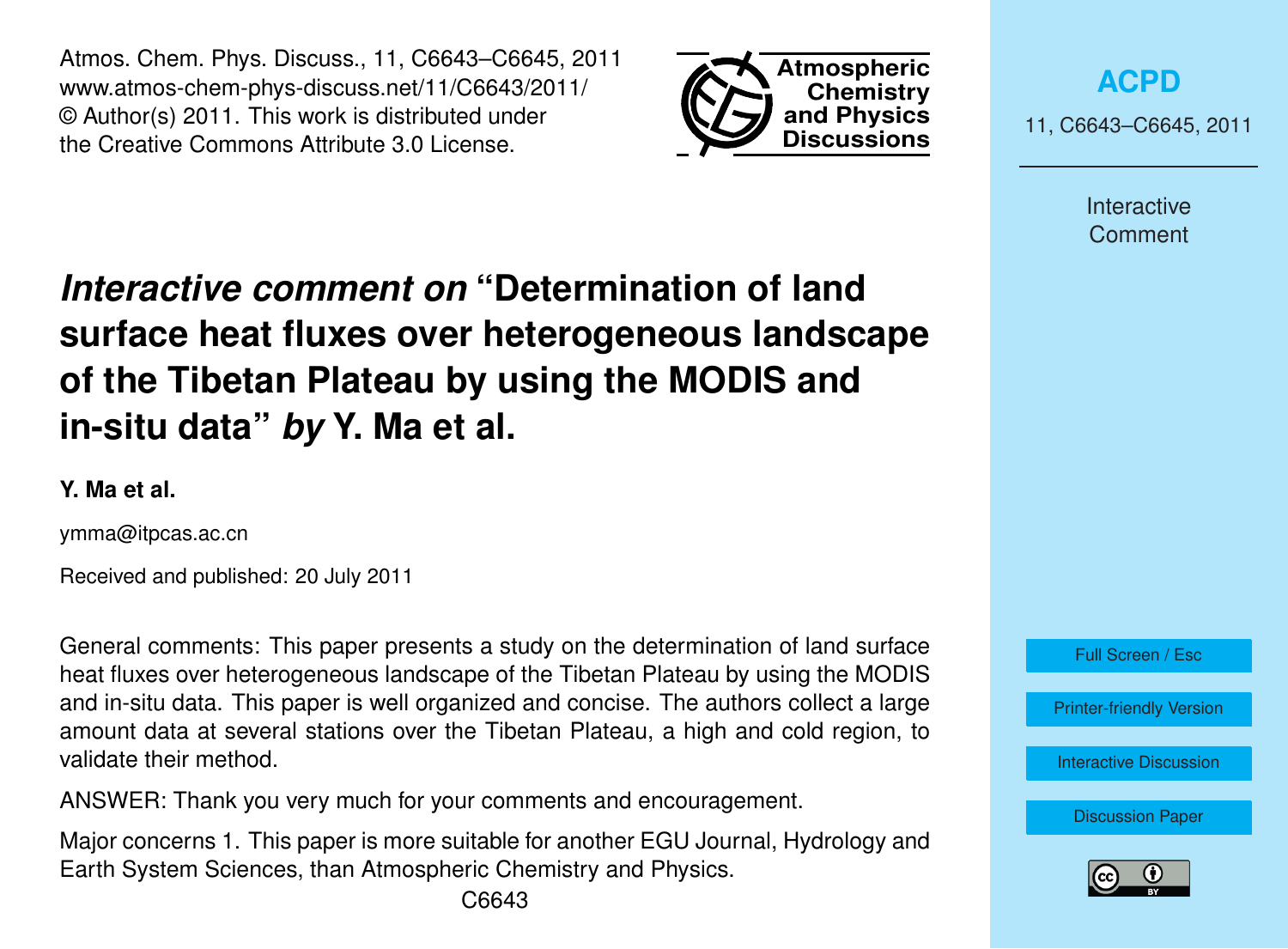ANSWER: Thank you very much for your suggestion. You are right, but we would like present our paper in Atmospheric Chemistry and Physics (ACP) after we check the aims and scope of ACP. Another reason is that we already published one of our paper in ACP now  $(X, L, Chen, Y, Ma, H, Kelder, Z, Su, and K, Yangii<sub>i</sub>N2011ii<sub>i</sub>NOn the$ behaviour of the tropopause folding events over the Tibetan Plateau, Atmos. Chem. Phys., 11, 5113–5122, doi:10.5194/acp-11-5113-2011), and we would like publish our series research in ACP in the coming days.

2. In the Abstract and main text, it is claimed that authors propose a new method to estimate land surface heat fluxes over heterogeneous landscape. As the first author has published nearly ten papers in this field since 2002 (as cited in the paper), it is better to introduce how this method is different from previous ones and what are similar.

ANSWER:Thank you very much for your comments and suggestions. You are right, the first author (myself) have already published nearly ten papers in this field since 2002. The differences between the proposed methodology in this study and the previous ones are: 1) the surface reflectance, surface temperature, vegetation coverage, emissivity etc. are derived from MODIS data in this paper and ETM or AVHRR were used in the previous ones; 2) The study area and the determination procedure of sensible heat flux are different. The study area in this study is entire Tibetan Plateau, and the land surface becomes more heterogeneous than previous ones. The previous study were only carried our in meso-scale area. The "blending height approach" can be used for the determination of sensible heat flux in the previous study and the "tile approach" has already been used for the determination of sensible heat flux in this paper.

3. The comparison results, presented in Fig 5 and Tables 1 and 2, are much better than previous published results in this field. It is better to explain the advantage of this method.

ANSWER:Thank you very much for your comments and suggestions. The advantage of this method is that more accurate surface reflectance and surface temperature were

## **[ACPD](http://www.atmos-chem-phys-discuss.net)**

11, C6643–C6645, 2011

Interactive **Comment** 



[Printer-friendly Version](http://www.atmos-chem-phys-discuss.net/11/C6643/2011/acpd-11-C6643-2011-print.pdf)

[Interactive Discussion](http://www.atmos-chem-phys-discuss.net/11/19617/2011/acpd-11-19617-2011-discussion.html)

[Discussion Paper](http://www.atmos-chem-phys-discuss.net/11/19617/2011/acpd-11-19617-2011.pdf)

![](_page_1_Picture_12.jpeg)